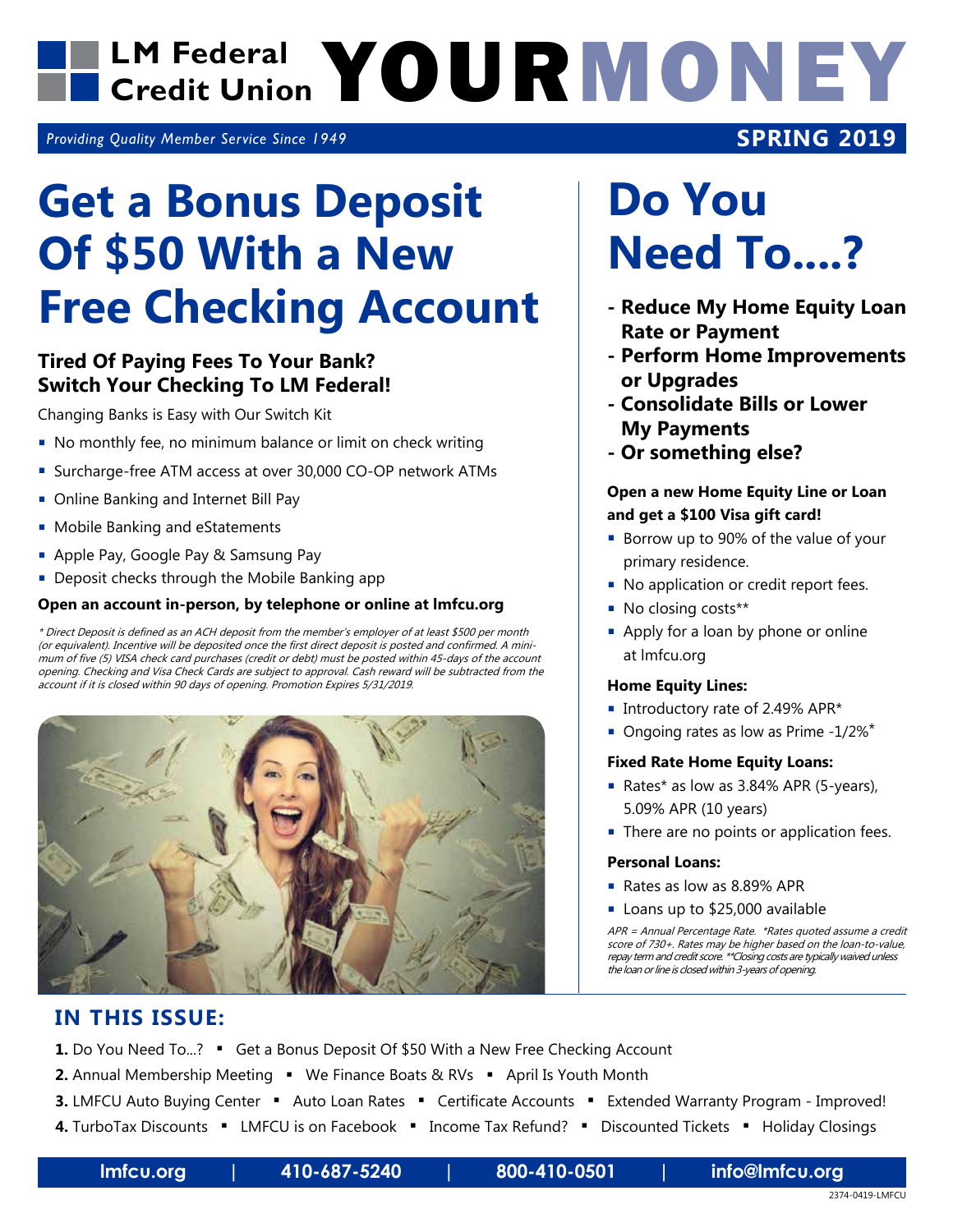## **2019 Annual Membership Meeting May 1st**

### **Be sure to attend LM Federal's upcoming Annual Meeting and Dinner to be held on Wednesday, May 1st at 5:15 pm.**

The meeting and a light buffet will be held on the first floor of "E" building at the Middle River facility. You'll hear about the state of the Credit Union and get updates from the Board of Directors, the President and other officials. Drawings for various prizes and gift certificates will be held.

Members are encouraged to ask questions, make comments, and suggestions regarding the Credit Union.

Annual

**MEMBERSHIP MEETING**

Please plan to attend!

Unlike a bank, here's your chance to express your opinion as to how your financial institution should operate.

## **We Finance Boats and RV's!!!**



- **Eligible boats include power, sail and** personal watercraft.
- RV's include motor homes, travel trailers and campers.
- Rates as low as 4.24% APR\*
- Refinance loans are available
- Terms of up to 15-years available\*

\*Credit and other restrictions apply. Rates are the same for new or used units. Rates listed assume a loan amount of \$25,000 or greater. Rates listed assume a loan amount of \$25,000 or greater. Rates are higher for smaller loan amounts. APR = Annual Percentage Rate.

## **April Is Youth Month! Are You Preparing For Your Children's Financial Future?**

**Teaching your kids about personal finances and money is essential for your kids financial future.** 

### **Educational Information Available!**

 We have educational and fun worksheets and information available to help teach younger children. Visit lmfcu.org or stop in the Credit Union to get an educational packet.

### **Month of April:**

- Deposit loose coin to your child's account without a fee
- Coin Jar Guess: the closest guess without going over wins the coin jar value\*
- Open a Child's Account and get the following:
	- \$10 matching bonus deposit
	- Cool piggy bank!
	- Chance to win a \$100 bonus deposit

### **Special Activities - Week of April 15th**

- $\blacksquare$  Fun activities for kids
- Coin jar guess and prize wheel spin whenever you make a deposit\*
- Snacks and refreshments on the 18th and 19th
- \* Monthly promotions expire on April 30th. Coin jar and \$100 bonus deposit drawings to be held May 2nd. Deposits must be made to a child's account, age 17 or less. Other restrictions apply.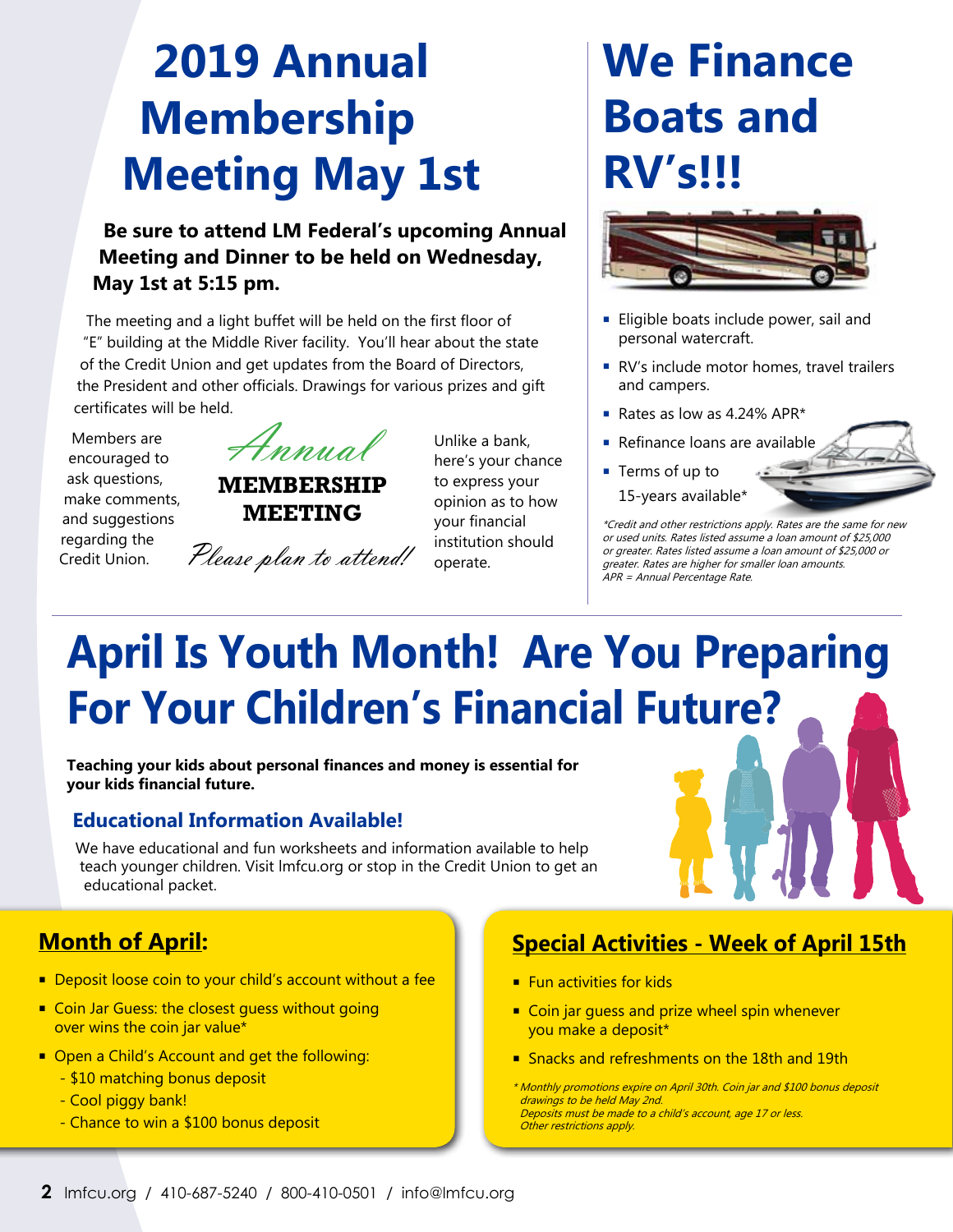## **Auto Buying Center at lmfcu.org!**

- Dealer network listing more than 4 million new & used vehicles
- **Easy to use vehicle search tools**
- **•** Vehicle features list, photos, recall history & more
- "Side-by-Side" vehicle comparison tool, (up to 5-comparisons)
- **Create a free account and save your vehicle searches**
- **Trade-in and used retail values\***
- Carfax reports and "Price Advisor", getting a fair price?
- Works with any mobile device, no mobile app needed





## **Auto Loan Rates**

#### **Annual Percentage Rates as low as:**

New: 2018 & 2019 models 5-year, 3.24% 6-year, 3.74%

Used: 2015 to 2017 models 5-year, 3.49% 6-year, 4.24%

Used: 2012 to 2014 models As low as 4.24%

Rates assume credit score 730+ Loans available on 2006 or newer models

### **Extended Warranty Program - Improved!**

#### **Has your auto or truck factory warranty expired? Consider an extended warranty!**

- 
- 
- No Deductibles Factory Type Coverage Nationwide Coverage Roadside Assistance
	-

#### **For 2013 and newer models, coverage includes:**

- 
- 
- LCD screens & DVD players Satellite & MP3 Radios Backup/Reverse Sensors & Cameras Drivers Assist Systems
	-

## **Higher Rates With Certificate Accounts**

#### **If you are looking for a higher rate on your deposits consider a Certificate account.**

You'll earn higher dividends compared to regular savings accounts.

You may open a new account by telephone or by visiting the Credit Union office.

Our rates are typically higher than the local banks.

Visit lmfcu.org for our current deposit rates.

Various restrictions and minimum deposit requirements apply.